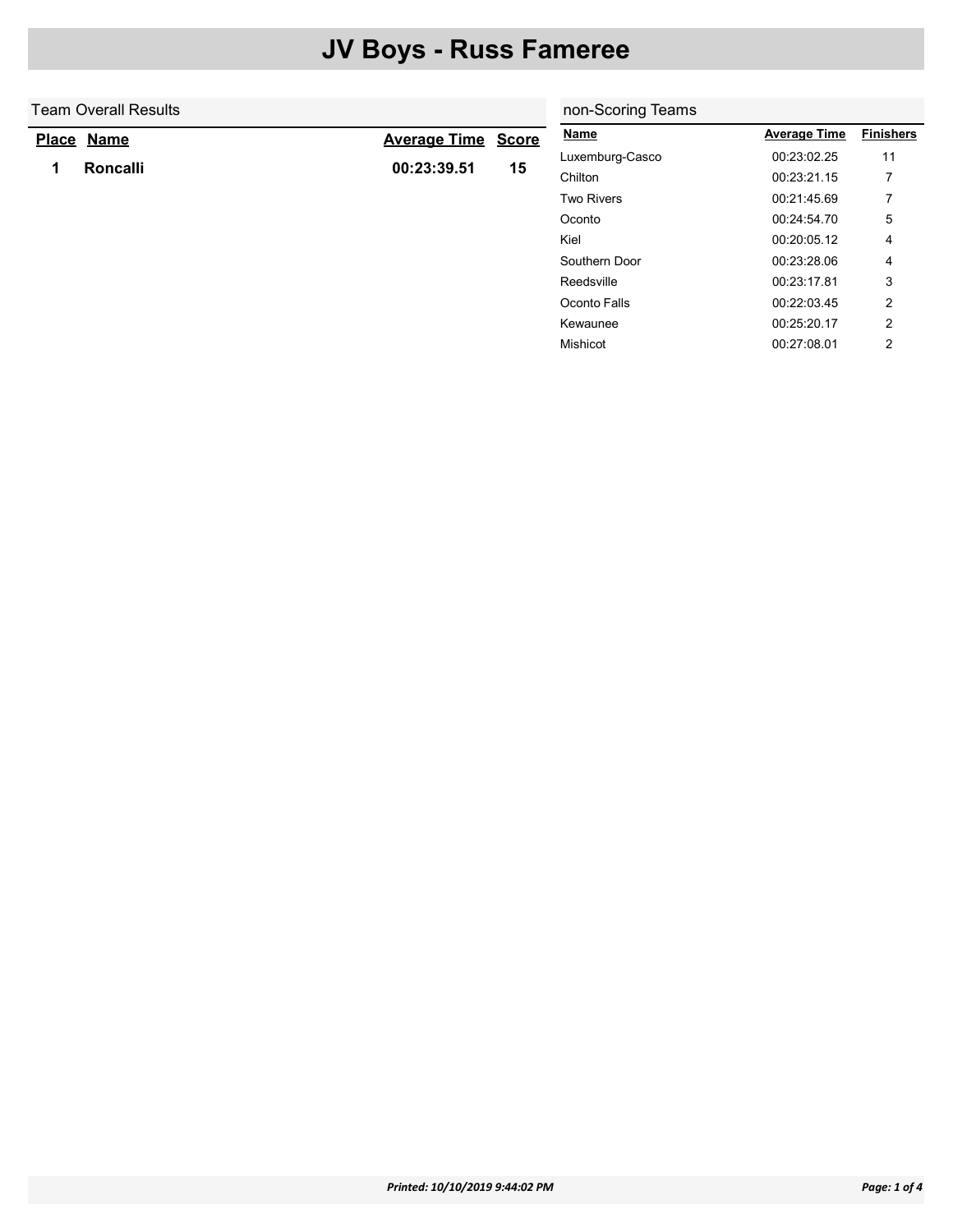#### Team Results

| <b>Place Team Name</b> |                         |      |                       |             | <b>Average Time # of Finishers Team Score</b> |              |
|------------------------|-------------------------|------|-----------------------|-------------|-----------------------------------------------|--------------|
| <b>Roncalli</b>        |                         |      |                       | 00:23:39.51 |                                               | 15           |
| <b>Team Position</b>   | <b>Overall Position</b> | Bib# | Name                  |             | <b>Chip Time</b>                              | <b>Score</b> |
|                        | 26                      | 685  | <b>Aaron Strum</b>    |             | 00:22:46.72                                   |              |
| 2                      | 27                      | 680  | Luke Koschnick        |             | 00:22:59.95                                   | $\mathbf{2}$ |
| 3                      | 32                      | 684  | Evan Orth             |             | 00:23:28.88                                   | 3            |
| 4                      | 33                      | 677  | <b>Brenden Battag</b> |             | 00:23:35.21                                   | 4            |
| 5                      | 44                      | 687  | Nick Welecka          |             | 00:25:26.80                                   | 5            |
| 6                      | 48                      | 683  | lan Onesti            |             | 00:25:54.94                                   | (6)          |
|                        | 52                      | 678  | Joey Drews            |             | 00:27:37.10                                   | (7)          |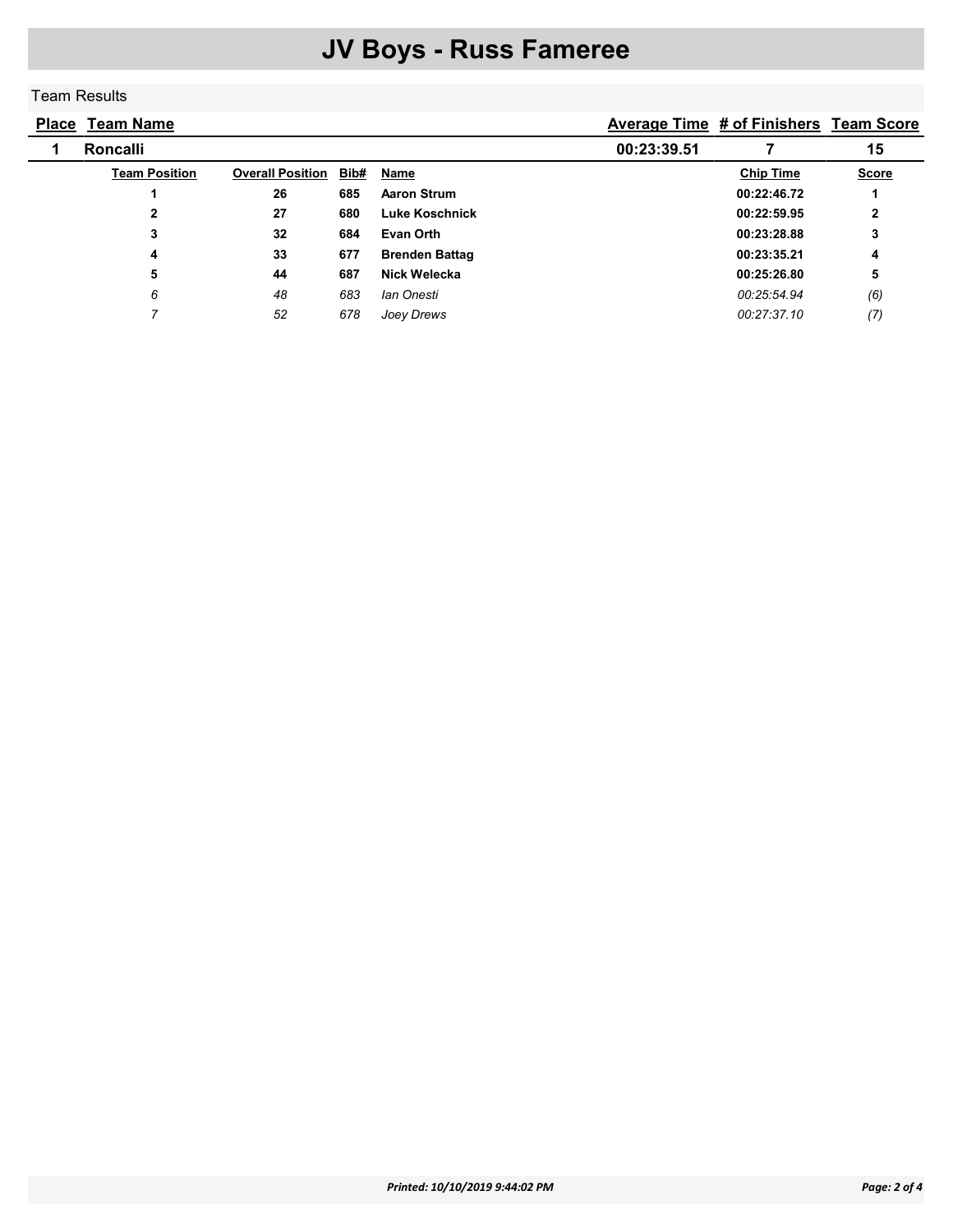#### Individual Overall Results

| <b>Overall</b> |              |      | Score Bib# Name         | <b>Class</b> | <b>Chip Time Team</b>  |                             |
|----------------|--------------|------|-------------------------|--------------|------------------------|-----------------------------|
| 1              | 1            | 355  | <b>Steve Duplechain</b> | <b>SR</b>    | 00:19:45.78 Chilton    |                             |
| 2              | 0            | 548  | <b>Brandon Stephany</b> | JR           | 00:20:02.84 Kiel       |                             |
| 3              | 0            | 547  | Clayton Meyer           | SO           | 00:20:03.12 Kiel       |                             |
| 4              | 0            | 545  | <b>Isaac Herr</b>       | SO           | 00:20:04.06 Kiel       |                             |
| 5              | 0            | 546  | <b>Mason Lewis</b>      | JR           | 00:20:10.47 Kiel       |                             |
| 6              | $\mathbf{2}$ | 583  | <b>Luke Shefchik</b>    | JR           |                        | 00:20:38.98 Luxemburg-Casco |
| 7              | 3            | 1530 | Joaquin Guynes          | SO           |                        | 00:20:44.36 Two Rivers      |
| 8              | 4            | 1532 | <b>Collin Kozlowski</b> | <b>FR</b>    |                        | 00:20:44.43 Two Rivers      |
| 9              | 5            | 581  | <b>Evan Rank</b>        | JR           |                        | 00:20:50.75 Luxemburg-Casco |
| 10             | 6            | 1531 | <b>Nolan Hansen</b>     | <b>SR</b>    |                        | 00:20:54.98 Two Rivers      |
| 11             | 7            | 1535 | Devin Wachowski         | <b>SR</b>    |                        | 00:21:06.55 Two Rivers      |
| 12             | 8            | 582  | <b>Chas Shefchik</b>    | SO           |                        | 00:21:20.10 Luxemburg-Casco |
| 13             | 9            | 578  | Nathan Ledvina          | JR           |                        | 00:21:23.60 Luxemburg-Casco |
| 14             | 10           | 1529 | <b>Cameron Essert</b>   | <b>FR</b>    |                        | 00:21:23.83 Two Rivers      |
| 15             | 0            | 824  | Landon Budz             | <b>FR</b>    |                        | 00:21:28.40 Oconto Falls    |
| 16             | 11           | 357  | <b>Austin Grube</b>     | FR           | 00:21:53.44 Chilton    |                             |
| 17             | 0            | 334  | Griffin Slezewski       | JR           |                        | 00:21:58.37 Southern Door   |
| 18             | 12           | 577  | <b>Adam Kline</b>       | <b>JR</b>    |                        | 00:21:59.07 Luxemburg-Casco |
| 19             | 13           | 356  | <b>Blake Franzen</b>    | <b>FR</b>    | 00:22:02.64 Chilton    |                             |
| 20             | 0            | 870  | Charlie Hoefner         | SO           | 00:22:13.95 Reedsville |                             |
| 21             | (14)         | 574  | Jacob Delebreau         | SR           |                        | 00:22:29.60 Luxemburg-Casco |
| 22             | (15)         | 1528 | Kaiden Bradl            | SO           | 00:22:32.95 Two Rivers |                             |
| 23             | 0            | 825  | <b>Colton Rohr</b>      | SR           |                        | 00:22:38.51 Oconto Falls    |
| 24             | 0            | 872  | David Timm              | <b>FR</b>    | 00:22:41.54 Reedsville |                             |
| 25             | 16           | 360  | Kile Sullivan           | <b>FR</b>    | 00:22:43.50 Chilton    |                             |
| 26             | 1            | 685  | <b>Aaron Strum</b>      | JR           | 00:22:46.72 Roncalli   |                             |
| 27             | $\mathbf{2}$ | 680  | <b>Luke Koschnick</b>   | <b>JR</b>    | 00:22:59.95 Roncalli   |                             |
| 28             | 0            | 331  | Drew DeFere             | JR           |                        | 00:23:09.36 Southern Door   |
| 29             | (17)         | 573  | <b>Brandon Bouche</b>   | SR           |                        | 00:23:15.74 Luxemburg-Casco |
| 30             | 0            | 335  | Corentin Valette        | JR           |                        | 00:23:23.15 Southern Door   |
| 31             | 18           | 359  | <b>Robert Kapral</b>    | SΟ           | 00:23:26.76 Chilton    |                             |
| 32             | 3            | 684  | <b>Evan Orth</b>        | FR           | 00:23:28.88 Roncalli   |                             |
| 33             | 4            | 677  | <b>Brenden Battag</b>   | SO           | 00:23:35.21 Roncalli   |                             |
| 34             | 19           | 779  | <b>Braden Shallow</b>   | SO           | 00:24:05.34 Oconto     |                             |
| 35             | 20           | 776  | <b>Christian Koch</b>   | SO           | 00:24:07.68 Oconto     |                             |
| 36             | 0            | 515  | <b>Brian Weist</b>      | FR           | 00:24:09.17 Kewaunee   |                             |
| 37             | 21           | 777  | Kyle McFadden           | SO           | 00:24:27.39 Oconto     |                             |
| 38             | (22)         | 580  | <b>Kyle Nuthals</b>     | JR           |                        | 00:24:31.22 Luxemburg-Casco |
| 39             | 0            | 575  | <b>Hank Goldsmith</b>   | FR           |                        | 00:24:44.47 Luxemburg-Casco |
| 40             | 0            | 579  | Travis LeGrave          | JR           |                        | 00:24:46.79 Luxemburg-Casco |
| 41             | (23)         | 1533 | <b>Garrett Pagel</b>    | SO           | 00:24:52.74 Two Rivers |                             |
| 42             | 0            | 871  | James Kenneke           | SO           | 00:24:57.94 Reedsville |                             |
| 43             | 0            | 333  | Nicholas Kallin         | FR           |                        | 00:25:21.38 Southern Door   |
| 44             | 5            | 687  | Nick Welecka            | JR           | 00:25:26.80 Roncalli   |                             |
| 45             | 24           | 775  | <b>Ethan Brooks</b>     | JR           | 00:25:29.92 Oconto     |                             |
| 46             | 0            | 703  | Alex Baranowski         | SO           | 00:25:43.25 Mishicot   |                             |
| 47             | (25)         | 358  | <b>Austin Hoerth</b>    | SR           | 00:25:45.82 Chilton    |                             |
| 48             | (6)          | 683  | Ian Onesti              | FR           | 00:25:54.94 Roncalli   |                             |
| 49             | 26           | 778  | <b>Grant Rasmussen</b>  | SR           | 00:26:23.18 Oconto     |                             |
| 50             | 0            | 516  | Matt Wery               | <b>FR</b>    | 00:26:31.17 Kewaunee   |                             |
| 51             | 0            | 576  | Alex Hanmann            | JR           |                        | 00:27:24.39 Luxemburg-Casco |